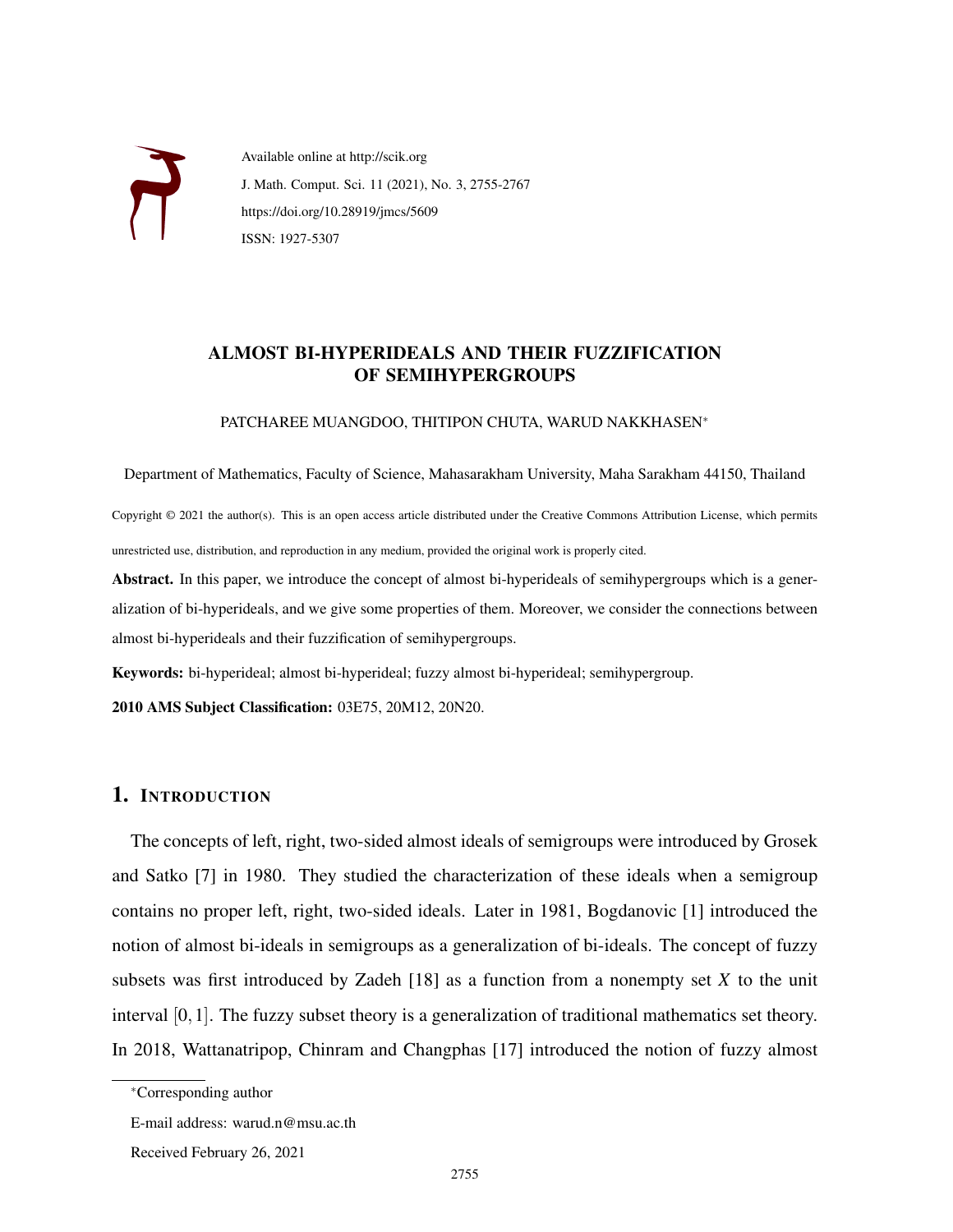bi-ideals in semigroups and discussed some relationships between almost bi-ideals and fuzzy almost bi-ideals of semigroups. Then, Simuen, et al. [14] investigated some properties of fuzzy almost bi-Γ-ideals of Γ-semigroups.

Algebraic hyperstructure was introduced in 1934, by Marty [10], as the 8*th* Congress of Scandinavian Mathematicians. In a classical algebraic structure, composition of two elements is an element, while in an algebraic hyperstructure, the composition of two elements is a nonempty set. There are many authors expanded the concept of hyperstructuree, see, e.g., [3], [4], [6], [11], [12], [16]. In this work, the authors focus on semihypergroups. Semihypergroups are studied by many authors, for instance, [2], [5], [8], [9], [13]. In 2020, Suebsung, Kaewnoi and Chinram [15] studied the concept of almost hyperideals in semihypergroups and gave some interesting properties.

In this paper, we introduce the concept of almost bi-hyperideals of semihypergroups as a generalization of bi-hyperideals and investigate some properties of them. Then, we discuss the connections between almost bi-hyperideals and fuzzy almost bi-hyperideals of semihypergroups.

## 2. PRELIMINARIES

Let *H* be a nonempty set. A *hyperoperation* on *H* is a mapping  $\circ : H \times H \to \mathcal{P}^*(H)$ , where  $\mathscr{P}^*(H)$  denotes the set of all nonempty subsets of *H*. Then, the structure  $(H, \circ)$  is called a *hypergroupoid*. If  $A, B \in \mathcal{P}^*(H)$  and  $x \in H$ , then we denote

$$
A \circ B = \bigcup_{a \in A, b \in B} a \circ b, A \circ x = A \circ \{x\} \text{ and } x \circ B = \{x\} \circ B.
$$

A hypergroupoid  $(H, \circ)$  is called a *semihypergroup* if for every  $x, y, z \in H$ ,  $(x \circ y) \circ z = x \circ (y \circ$ *z*), which means that

$$
\bigcup_{u \in x \circ y} u \circ z = \bigcup_{v \in y \circ z} x \circ v.
$$

A nonempty subset *A* of a semihypergroup  $(S, \circ)$  is called a *subsemihypergroup* of *S* if *A*  $\circ$  $A \subseteq A$ . A subsemihypergroup *B* of a semihypergroup  $(S, \circ)$  is called a *bi-hyperideal* of *S* if  $B \circ S \circ B \subseteq B$ . For more convenient, we write *S* instead of a semihypergroup (*S*, ◦) and *AB* instead of *A*◦*B*, for any nonempty subsets *A* and *B* of *S*.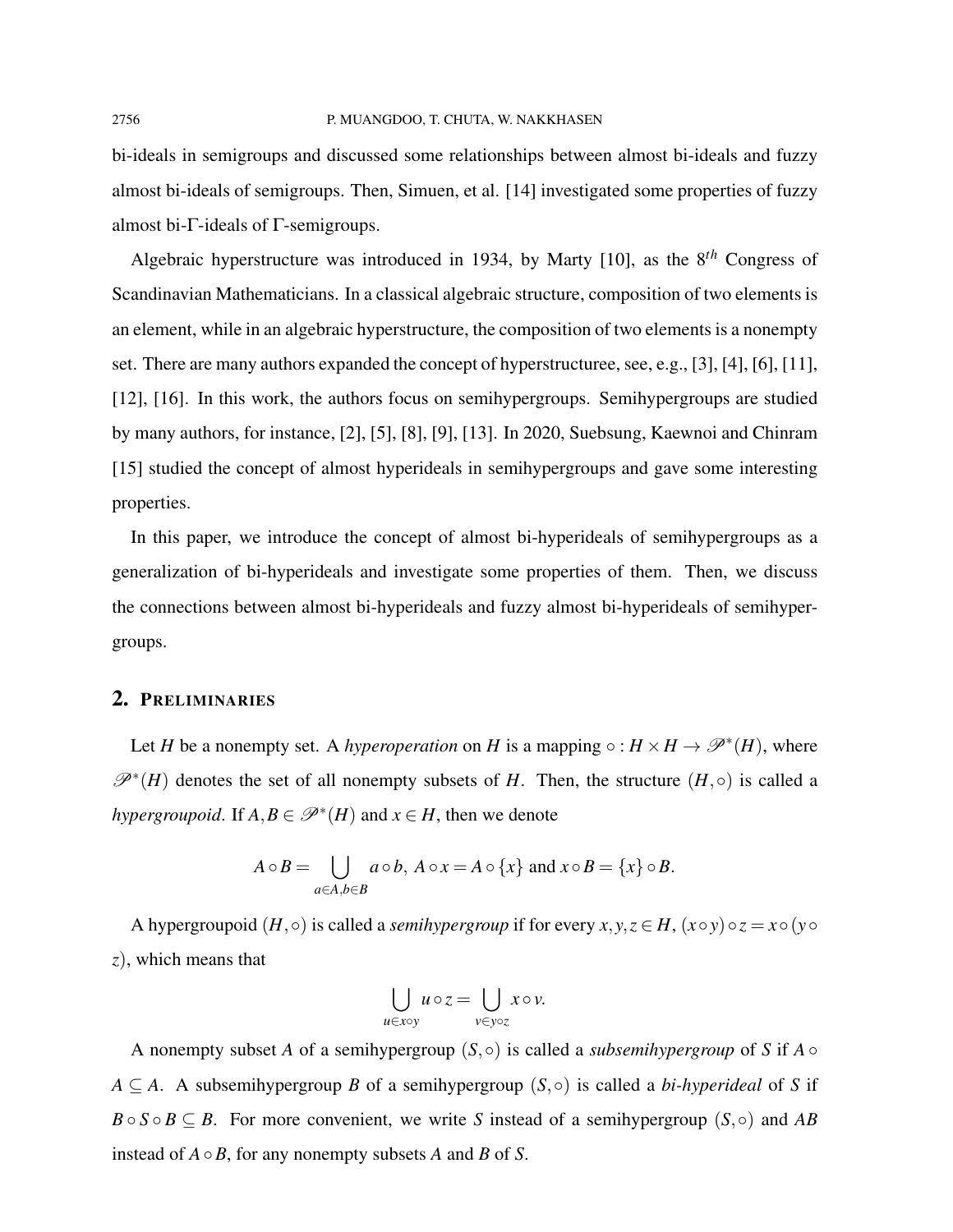A *fuzzy subset* [18] of a nonempty set *X* is a mapping  $f : X \to [0,1]$ . Let *f* and *g* be any two fuzzy subsets of a nonempty set *X*. Then,  $f \subseteq g$  if and only if  $f(x) \le g(x)$  for all  $x \in X$ . The *intersection* and the *union* of two fuzzy subsets *f* and *g* of a nonempty set *X*, denoted by  $f \cap g$ and  $f ∪ g$ , respectively, are defined by letting  $x ∈ X$ ,

$$
(f \cap g)(x) = \min\{f(x), g(x)\},\
$$

$$
(f \cup g)(x) = \max\{f(x), g(x)\}.
$$

Let *X* be a nonempty set. For a fuzzy subset *f* of *X*, the *support* of *f* is defined by  $supp(f)$ :=  ${x \in X \mid f(x) \neq 0}$ . Let *A* be a nonempty subset of *X*. The *characteristic mapping*  $\chi_A$  of *A* is a fuzzy subset of *X* defined by

$$
\chi_A(x) = \begin{cases} 1 & \text{if } x \in A, \\ 0 & \text{otherwise,} \end{cases}
$$

for all  $x \in X$ .

For any element *s* of *X* and  $t \in (0,1]$ , a *fuzzy point s<sub>t</sub>* of *X* defined by

$$
s_t(x) = \begin{cases} t & \text{if } x = s, \\ 0 & \text{otherwise,} \end{cases}
$$

for all  $x \in X$ .

Lemma 2.1. *Let A and B be nonempty subsets of a nonempty set X and let f and g be fuzzy subsets of X. Then the following statements hold:*

- (*i*)  $\chi_{A \cap B} = \chi_A \cap \chi_B$ ;
- (*ii*)  $A \subseteq B$  *if and only if*  $\chi_A \subseteq \chi_B$ *;*
- $(iii) \ supp(\chi_A) = A;$
- (*iv*) *if*  $f \subseteq g$ *, then supp*( $f$ ) ⊆ *supp*( $g$ )*.*

*Proof.* The proof is straightforward. □

Let *f* and *g* be fuzzy subsets of a semihypergroup *S*. A *product*  $f \circ g$  is defined by

$$
(f \circ g)(x) = \begin{cases} \sup_{x \in yz} {\min{f(y), g(z)}} & \text{if } \exists y, z \in S \text{ such that } x \in yz, \\ 0 & \text{otherwise,} \end{cases}
$$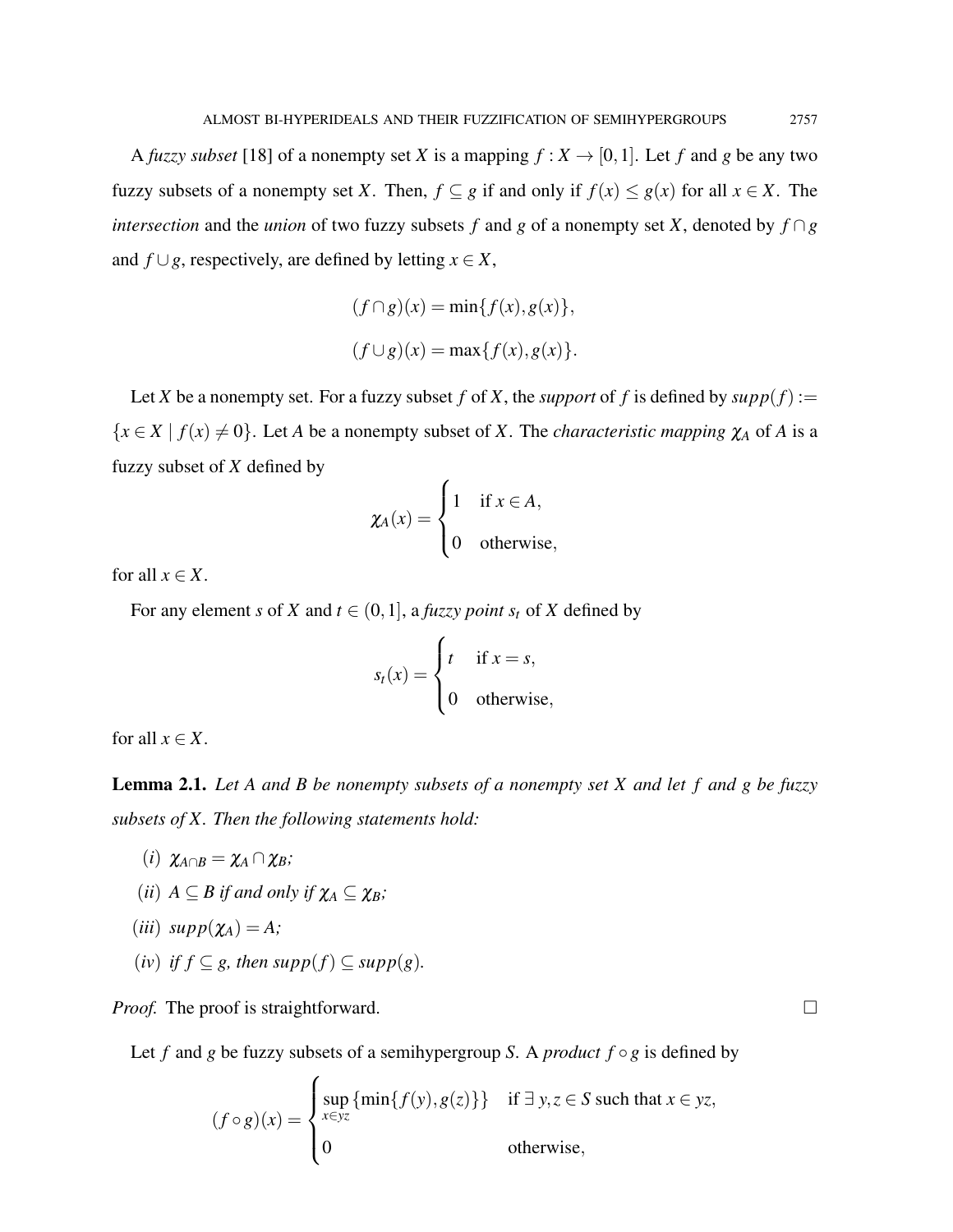for all  $x \in S$ .

**Lemma 2.2.** *If A and B are subsets of a semihypergroup S, then*  $\chi_A \circ \chi_B = \chi_{AB}$ *.* 

*Proof.* Let  $x \in S$ . If  $\chi_{AB}(x) = 0$ , then  $x \notin AB$ . This means that  $x \notin ab$  for all  $a \in A$  and  $b \in B$ . Thus,  $(\chi_A \circ \chi_B)(x) = 0$ . That is,  $\chi_{AB}(x) = (\chi_A \circ \chi_B)(x)$ . If  $\chi_{AB}(x) = 1$ , then  $x \in AB$ . This implies that  $x \in ab$  for some  $a \in A$  and  $b \in B$ . Hence,  $(\chi_A \circ \chi_B)(x) = \sup$ *x*∈*ab*  ${\min\{\chi_A(a),\chi_B(b)\}\}=1.$  So,  $\chi_{AB}(x) = (\chi_A \circ \chi_B)(x)$ . Therefore,  $\chi_A \circ \chi_B = \chi_{AB}$ .

#### 3. ALMOST BI-HYPERIDEALS

In this section, we introduce the concept of almost bi-hyperideals of semihypergroups and give some of its properties.

Definition 3.1. A nonempty subset *B* of a semihypergroup *S* is called an *almost bi-hyperideal* of *S* if  $BxB \cap B \neq \emptyset$  for all  $x \in S$ .

**Example 3.2.** Let  $S = \{a, b, c\}$ . Define a hyperoperation  $\cdot$  on *S* by the following table:

| $\cdot \quad a$ | $b$ c                                                                                                                               |  |
|-----------------|-------------------------------------------------------------------------------------------------------------------------------------|--|
|                 | $a \begin{vmatrix} \{a\} & \{b,c\} & \{b,c\} \end{vmatrix}$                                                                         |  |
|                 | $b   \{b,c\} \{b,c\} \{b,c\}$                                                                                                       |  |
|                 | $c \begin{bmatrix} c \end{bmatrix} \begin{bmatrix} c \end{bmatrix} \begin{bmatrix} c \end{bmatrix} \begin{bmatrix} c \end{bmatrix}$ |  |

Then,  $(S, \cdot)$  is a semihypergroup. Let  $B = \{b, c\}$ . Hence,

$$
BaB \cap B = \{b, c\} \neq \emptyset,
$$
  

$$
BbB \cap B = \{b, c\} \neq \emptyset,
$$
  

$$
BcB \cap B = \{b, c\} \neq \emptyset.
$$

Therefore, *B* is an almost bi-hyperideal of *S*.

Proposition 3.3. *Every bi-hyperideal of a semihypergroup S is an almost bi-hyperideal.*

*Proof.* Let *B* be a bi-hyperideal of a semihypergroup *S*. Then,  $BSB \subseteq B$ . It follows that for any  $x \in S$ ,  $BxB \subseteq BSB \subseteq B$ . That is,  $BxB \cap B = BxB \neq \emptyset$  for all  $x \in S$ . Hence, *B* is an almost bi-hyperideal of *S*.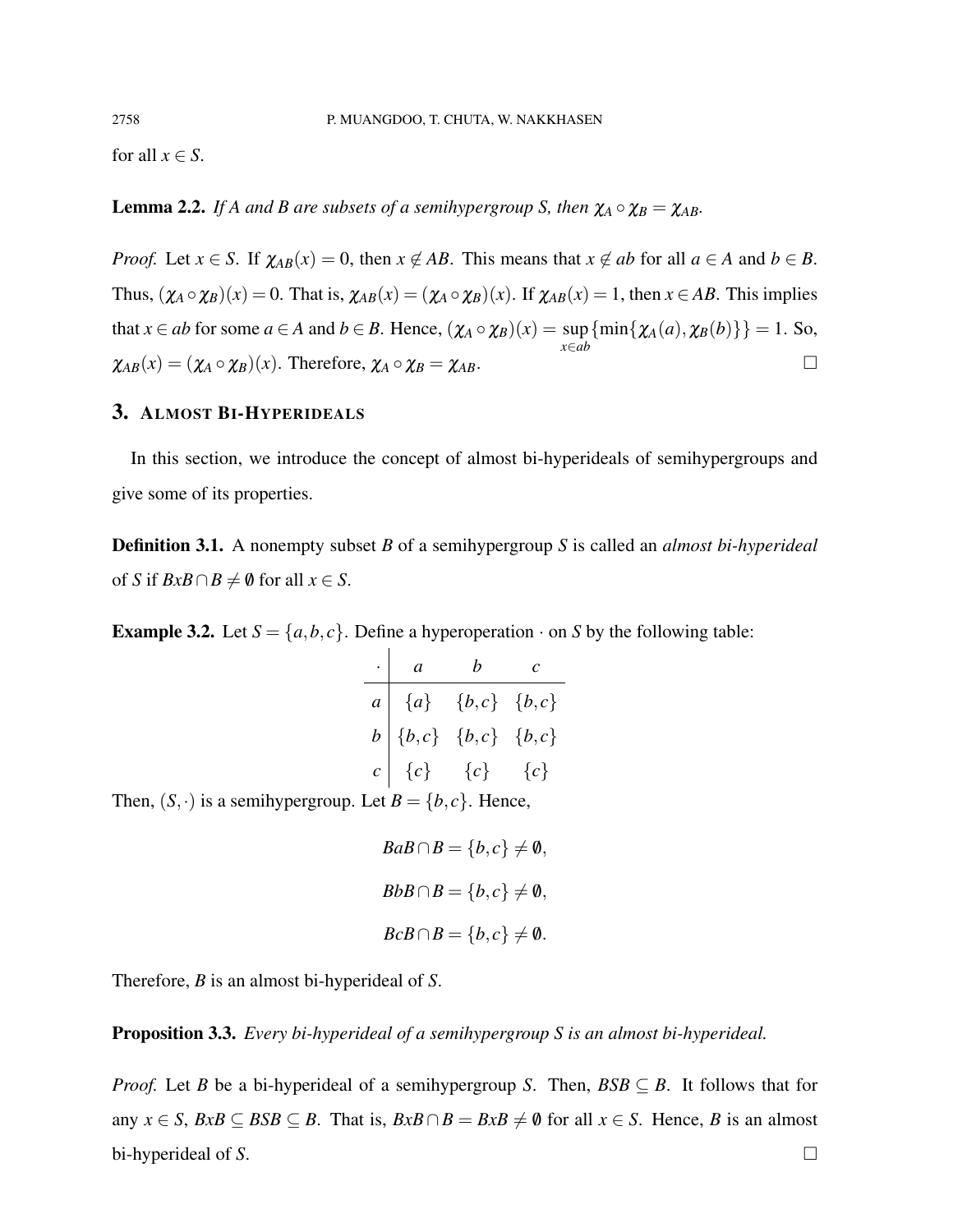In general, an almost bi-hyperideal of a semihypergroup need not to be a bi-hyperideal as the following example.

**Example 3.4.** Consider  $S = \{a, b, c\}$  together with the hyperoperation  $\cdot$  on *S* defined in Example 3.2. Let  $B = \{a, b\}$ . By routine computations, *B* is an almost bi-hyperideal of *S*, but *B* is not a bi-hyperideal of *S* because  $BSB = S \nsubseteq B$ .

Next, we discuss some properties of almost bi-hyperideals of semihypergroups.

Theorem 3.5. *Let B be an almost bi-hyperideal of a semihypergroup S. If A is any subset of S containing B, then A is also an almost bi-hyperideal of S.*

*Proof.* Assume that *A* is a subset of *S* containing *B*. Since *B* is an almost bi-hyperideal of *S* and *B*  $\subseteq$  *A*, we have that *BxB* ∩ *B*  $\neq$  *0* and *BxB* ∩ *B*  $\subseteq$  *AxA* ∩ *A* for all *x*  $\in$  *S*. It turns out that  $AxA \cap A \neq \emptyset$  for all  $x \in S$ . Hence, *A* is an almost bi-hyperideal of *S*.

Corollary 3.6. *The union of any two almost bi-hyperideals of a semihypergroup S is also an almost bi-hyperideal of S.*

*Proof.* Let *A* and *B* be any two almost bi-hyperideals of a semihypergroup *S*. Since  $A \subseteq A \cup B$ and by Theorem 3.5, we get that  $A \cup B$  is an almost bi-hyperideal of *S*.

**Example 3.7.** Let  $S = \{a, b, c\}$ . Then the hyperoperation  $\cdot$  on *S* defined by the following:

· *a b c a* {*a*} {*b*, *c*} {*c*} *b* {*b*, *c*} {*b*, *c*} {*c*} *c* {*b*, *c*} {*b*, *c*} {*c*}

Hence,  $(S, \cdot)$  is a semihypergroup. Let  $B_1 = \{a, b\}$  and  $B_2 = \{a, c\}$ . By routine calculations, *B*<sub>1</sub> and *B*<sub>2</sub> are almost bi-hyperideals of *S*. However,  $B = B_1 \cap B_2 = \{a\}$  is not an almost bihyperideal of *S* because  $BbB \cap B = \emptyset$ .

By Example 3.7, we have that the intersection of any two almost bi-hyperideals of a semihypergroup *S* need not to be an almost bi-hyperideal of *S*.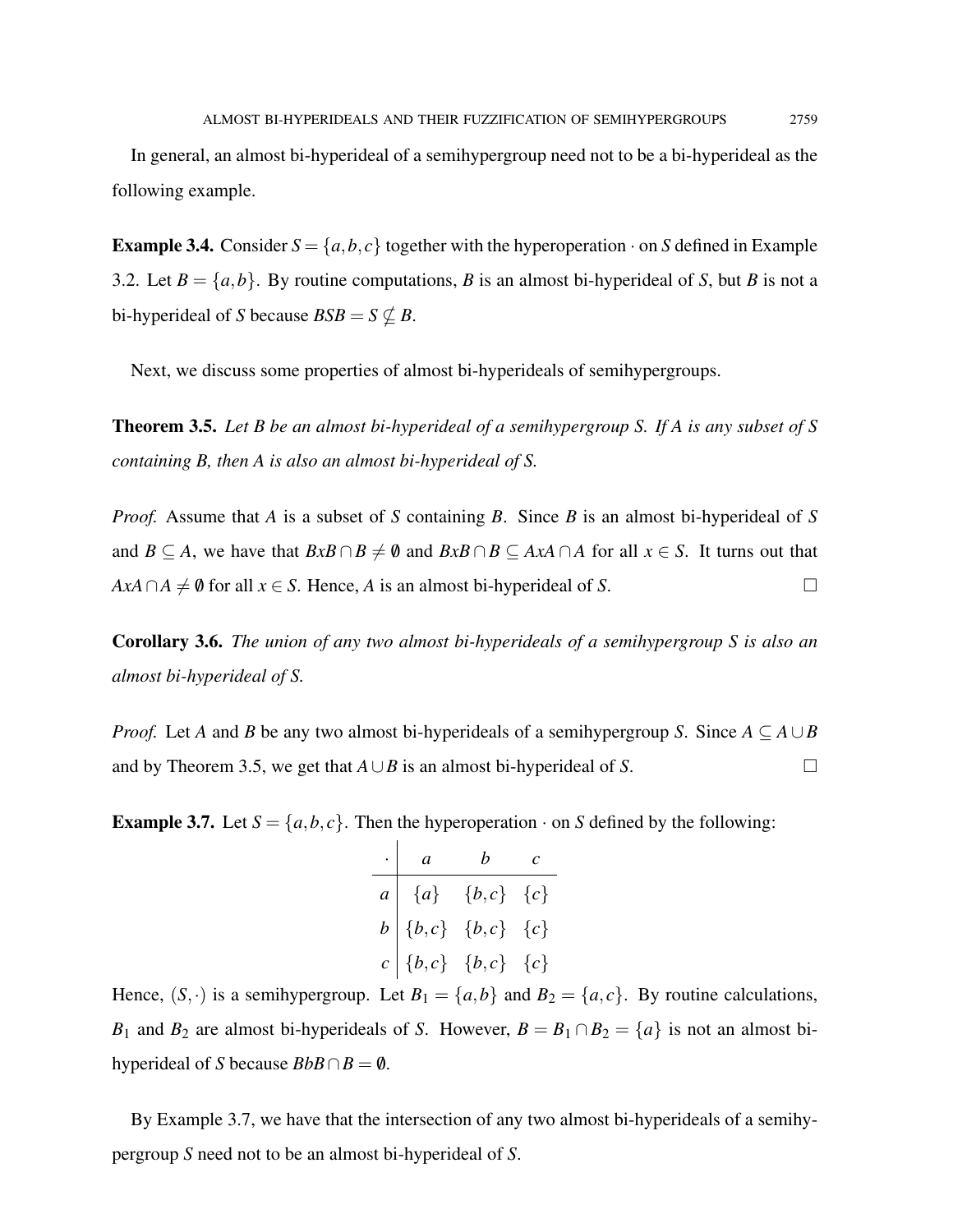Theorem 3.8. *Let S be a semihypergroup. Then S contains a proper almost bi-hyperideal if and only if there exists an element x of S such that*  $S \setminus \{x\}$  *is an almost bi-hyperideal of S.* 

*Proof.* Assume that *S* contains a proper almost bi-hyperideal. Let *A* be a proper almost bihyperideal of *S*. Then, there exists  $x \in S$  such that  $x \notin A$ . So,  $A \subseteq S \setminus \{x\}$ . By Theorem 3.5, *S* \ {*x*} is an almost bi-hyperideal of *S*. Conversely, consider *S* \ {*x*} for some *x*  $\in$  *S*. Then,  $S \setminus \{x\}$  is a proper subset of *S*. By assumption, we have that  $S \setminus \{x\}$  is an almost bi-hyperideal of *S*. Therefore, *S* contains a proper almost bi-hyperideal.

**Theorem 3.9.** Let S be a semihypergroup and  $|S| > 1$ . Then S has no proper almost bi*hyperideals if and only if for every*  $x \in S$  *there exists a*  $\in S$  *such that*  $(S \setminus \{x\})a(S \setminus \{x\}) = \{x\}$ *.* 

*Proof.* Assume that *S* has no proper almost bi-hyperideals. Let  $x \in S$ . Then,  $S \setminus \{x\}$  is not an almost bi-hyperideal of *S*. Thus, there exists  $a \in S$  such that

$$
[(S \setminus \{x\})a(S \setminus \{x\})] \cap (S \setminus \{x\}) = \emptyset.
$$

We obtain that

$$
(S \setminus \{x\})a(S \setminus \{x\}) \subseteq S \setminus (S \setminus \{x\}) = \{x\}.
$$

This implies that  $(S \setminus \{x\})a(S \setminus \{x\}) = \{x\}.$ 

Conversely, suppose that *S* contains a proper almost bi-hyperideal *B*. Let  $x \in S \setminus B$ . By assumption, there exists  $a \in S$  such that  $(S \setminus \{x\})a(S \setminus \{x\}) = \{x\}$ . Since  $B \subseteq S \setminus \{x\}$  and by Theorem 3.5, we get that  $S \setminus \{x\}$  is an almost bi-hyperideal of *S*. It follows that

$$
\emptyset = \{x\} \cap (S \setminus \{x\}) = [(S \setminus \{x\})a(S \setminus \{x\})] \cap (S \setminus \{x\}) \neq \emptyset.
$$

This is a contradiction. Therefore, *S* has no proper almost bi-hyperideals.  $\square$ 

## 4. FUZZY ALMOST BI-HYPERIDEALS

In this section, we introduce the concept of fuzzy almost bi-hyperideals of semihypergroups, and we study the connections between almost bi-hyperideals and their fuzzification of semihypergroups.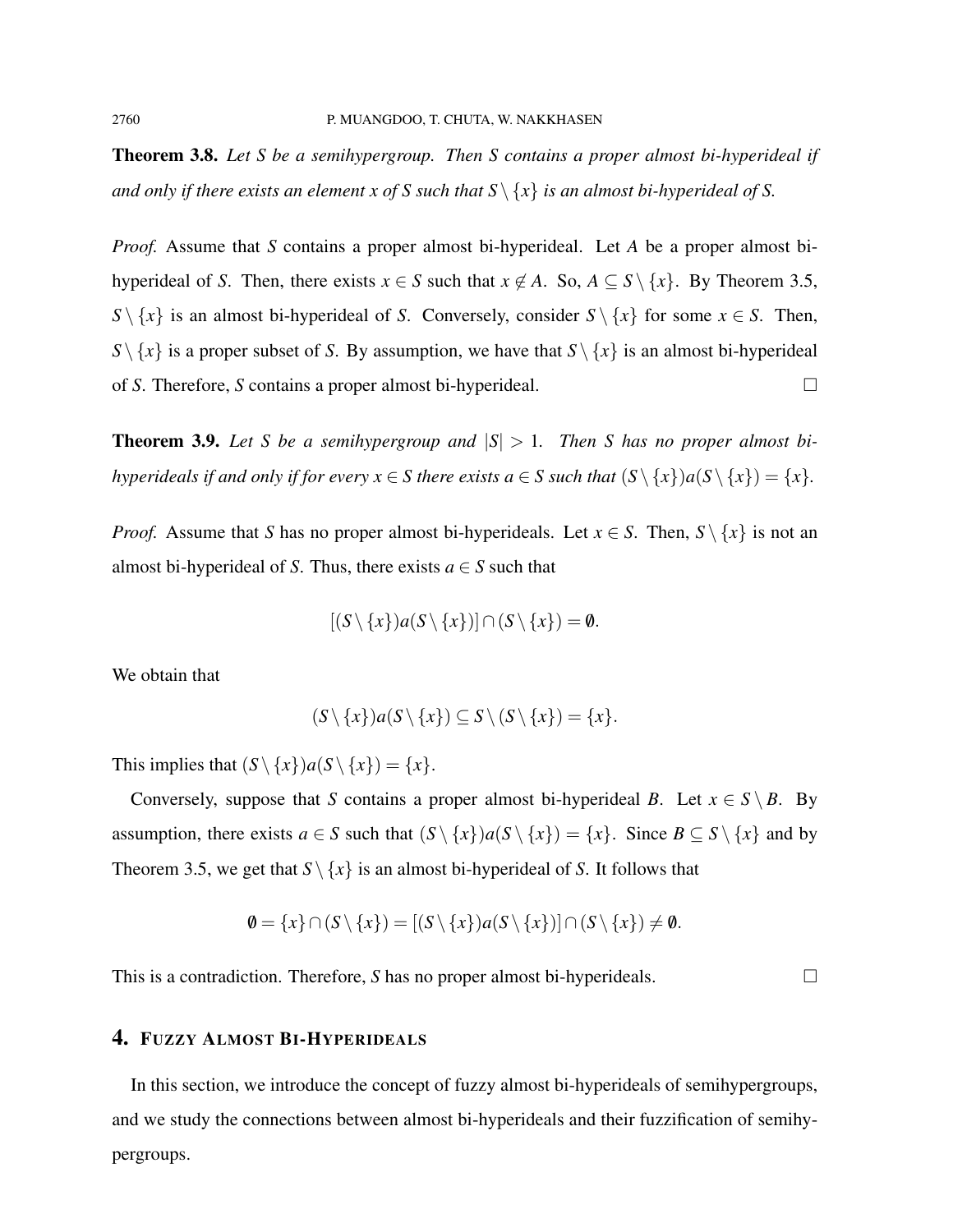**Definition 4.1.** Let f be a fuzzy subset of a semihypergroup *S* such that  $f \neq 0$ . Then f is called a *fuzzy almost bi-hyperideal* of *S* if for every fuzzy point  $s_t$  of *S*,  $(f \circ s_t \circ f) \cap f \neq 0$ .

Theorem 4.2. *Let f be a fuzzy almost bi-hyperideal of a semihypergroup S. If g is a fuzzy subset of S such that*  $f \subseteq g$ , then g is a fuzzy almost bi-hyperideal of S.

*Proof.* Assume that *g* is a fuzzy subset of *S* such that  $f \subseteq g$ . By assumption,  $(f \circ s_t \circ f) \cap f \subseteq f$  $(g \circ s_t \circ g) \cap g$  and  $(f \circ s_t \circ f) \cap f \neq 0$  for all fuzzy points  $s_t$  of *S*. It follows that  $(g \circ s_t \circ g) \cap g \neq 0$ for all fuzzy points  $s_t$  of *S*. Hence, *g* is a fuzzy almost bi-hyperideal of *S*.

Corollary 4.3. *Let f and g be fuzzy almost bi-hyperideals of a semihypergroup S. Then f* ∪*g is also a fuzzy almost bi-hyperideal of S.*

*Proof.* It follows from Theorem 4.2. □

**Example 4.4.** Consider  $S = \{a, b, c\}$  together with the hyperoperation  $\cdot$  on *S* defined in Example 3.7. Let *f* and *g* be fuzzy subsets of *S* defined by

$$
f(a) = 0, f(b) = 0, f(c) = 0.3
$$

and

$$
g(a) = 0, g(b) = 0.7, g(c) = 0.
$$

It not difficult to show that

$$
[(f \circ s_t \circ f) \cap f](c) \neq 0 \quad \text{and} \quad [(g \circ s_t \circ g) \cap g](b) \neq 0
$$

for all fuzzy points *s<sup>t</sup>* of *S*. Then, *f* and *g* are fuzzy almost bi-hyperideals of *S*. Moreover, for a fuzzy point  $a_t$  of *S*,  $f \cap g$  is not a fuzzy almost bi-hyperideal of *S* because  $\left[\left(\left(f \cap g\right) \circ a_t \circ (f \cap g)\right)$ *g*))∩( $f \cap g$ )]( $x$ ) = 0 for all  $x \in S$ .

Theorem 4.5. *Let B be a nonempty subset of a semihypergroup S. Then B is an almost bihyperideal of S if and only if*  $\chi_B$  *is a fuzzy almost bi-hyperideal of S.* 

*Proof.* Assume that *B* is an almost bi-hyperideal of *S*. Then,  $BsB \cap B \neq \emptyset$  for all  $s \in S$ . So, there exists *x* ∈ *S* such that *x* ∈ *BsB* and *x* ∈ *B*. Thus, *x* ∈ *b*<sub>1</sub>*sb*<sub>2</sub> for some *b*<sub>1</sub>*, b*<sub>2</sub> ∈ *B*. It follows that

$$
(\chi_B \circ s_t \circ \chi_B)(x) = \sup_{x \in b_1 \circ b_2} \{ \min \{ \chi_B(b_1), s_t(s), \chi_B(b_2) \} \} \neq 0 \text{ and } \chi_B(x) = 1.
$$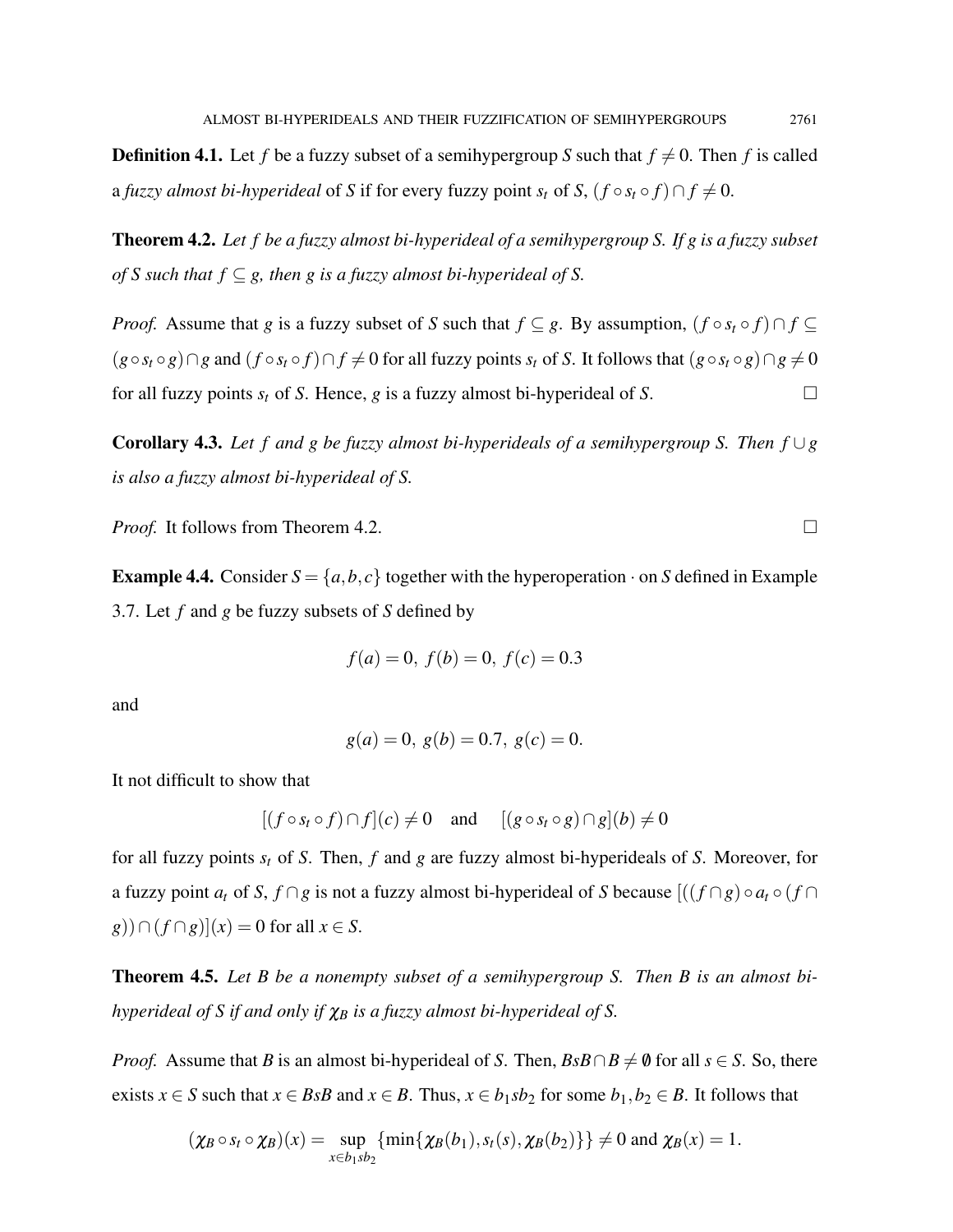This implies that  $(\chi_B \circ s_t \circ \chi_B) \cap \chi_B \neq 0$  for all fuzzy points  $s_t$  of *S*. Hence,  $\chi_B$  is a fuzzy almost bi-hyperideal of *S*.

Conversely, assume that  $\chi_B$  is a fuzzy almost bi-hyperideal of *S*. Let  $s \in S$ . Then,  $(\chi_B \circ s_t \circ$  $\chi_B$ )∩ $\chi_B \neq 0$ . Thus, there exists  $x \in S$  such that  $(\chi_B \circ s_t \circ \chi_B)(x) \neq 0$  and  $\chi_B(x) \neq 0$ . Then, there exist *b*<sub>1</sub>,*b*<sub>2</sub> ∈ *B* such that *x* ∈ *b*<sub>1</sub>*sb*<sub>2</sub> and *x* ∈ *B*. This means that *x* ∈ *BsB* and *x* ∈ *B*. That is,  $B \cdot B \cap B \neq \emptyset$ . Therefore, *B* is an almost bi-hyperideal of *S*.

Theorem 4.6. *Let f be a fuzzy subset of a semihypergroup S. Then f is a fuzzy almost bihyperideal of S if and only if supp*(*f*) *is an almost bi-hyperideal of S.*

*Proof.* Assume that *f* is a fuzzy almost bi-hyperideal of *S*. Let  $s \in A$  and  $s_t$  be a fuzzy point of *S*. Then,  $(f \circ s_t \circ f) \cap f \neq 0$ . Thus, there exists  $x \in S$  such that  $[(f \circ s_t \circ f) \cap f](x) \neq 0$ . That is,  $(f \circ s_t \circ f)(x) \neq 0$  and  $f(x) \neq 0$ . We obtain that there exist  $y_1, y_2 \in S$  such that  $x \in y_1 sy_2$ ,

$$
0 \neq (f \circ s_t \circ f)(x) = \sup_{x \in y_1 sy_2} \{ \min \{ f(y_1), s_t(s), f(y_2) \} \}.
$$

So,  $f(y_1) \neq 0$  and  $f(y_2) \neq 0$ . Hence,  $x, y_1, y_2 \in \text{supp}(f)$ . It follows that  $(\chi_{supp(f)} \circ s_t \circ \chi_{supp(f)})(x) \neq 0$  and  $\chi_{supp(f)}(x) \neq 0$ . Also,  $(\chi_{supp(f)} \circ s_t \circ \chi_{supp(f)}) \cap \chi_{supp(f)} \neq 0$ . This means that  $\chi_{supp(f)}$  is a fuzzy almost bi-hyperideal of *S*. By Theorem 4.5,  $supp(f)$  is an almost bi-hyperideal of *S*.

Conversely, assume that  $supp(f)$  is an almost bi-hyperideal of *S*. By Theorem 4.5,  $\chi_{supp(f)}$ is a fuzzy almost bi-hyperideal of *S*. Let  $s_t$  be any fuzzy point of *S*. Then,  $(\chi_{supp(f)} \circ s_t \circ$  $\chi_{supp(f)} \cap \chi_{supp(f)} \neq 0$ . Thus, there exists  $x \in S$  such that  $[(\chi_{supp(f)} \circ s_t \circ \chi_{supp(f)})](x) \neq 0$  and  $\chi_{supp(f)}(x) \neq 0$ . That is, there exist  $y_1, y_2 \in S$  such that  $x \in y_1 sy_2$ ,

$$
0 \neq (\chi_{\text{supp}(f)} \circ s_t \circ \chi_{\text{supp}(f)})(x) = \sup_{x \in y_1 sy_2} \{\min\{\chi_{\text{supp}(f)}(y_1), s_t(s), \chi_{\text{supp}(f)}(y_2)\}\},
$$

which implies that,  $\chi_{supp(f)}(y_1) \neq 0$  and  $\chi_{supp(f)}(y_2) \neq 0$ . It turns out that  $f(y_1) \neq 0, f(y_2) \neq 0$ and  $f(x) \neq 0$ . Hence,  $(f \circ s_t \circ f) \cap f \neq 0$ . Consequently, f is a fuzzy almost bi-hyperideal of *S*.

An almost bi-hyperideal *M* of a semihypergroup *S* is *minimal* if for any almost bi-hyperideal *A* of *S* such that  $A \subseteq M$  implies that  $A = M$ .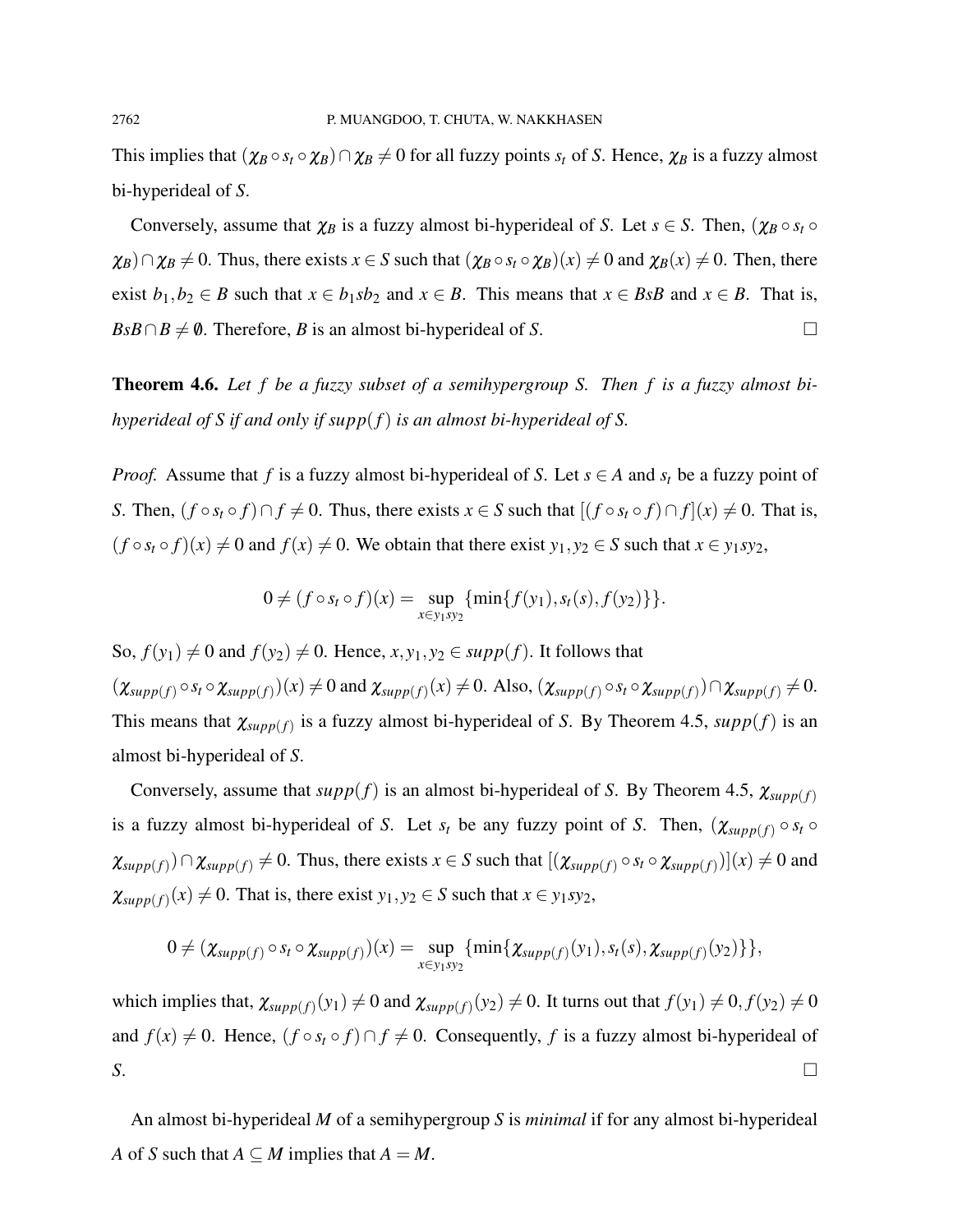Definition 4.7. Let *S* be a semihypergroup. A fuzzy almost bi-hyperideal *f* of *S* is called *minimal* if for any fuzzy almost bi-hyperideal *g* of *S* such that  $g \subseteq f$ , we get  $supp(f) = supp(g)$ .

Next, we investigate the minimality of fuzzy almost bi-hyperideals of semihypergroups.

Theorem 4.8. *Let B be a nonempty subset of a semihypergroup S. Then B is a minimal almost bi-hyperideal of S if and only if* χ*<sup>B</sup> is a minimal fuzzy almost bi-hyperideal of S.*

*Proof.* Assume that *B* is a minimal almost bi-hyperideal of *S*. By Theorem 4.5,  $\chi_B$  is a fuzzy almost bi-hyperideal of *S*. Let *g* be a fuzzy almost bi-hyperideal of *S* such that  $g \subseteq \chi_B$ . By Lemma 2.1,  $supp(g) \subseteq supp(\chi_B) = B$ . By Theorem 4.6,  $supp(g)$  is an almost bi-hyperideal of *S*. By the minimality of *B*, we have  $supp(g) = B = supp(\chi_B)$ . Therefore,  $\chi_B$  is a minmal fuzzy almost bi-hyperideal of *S*.

Conversely, assume that  $\chi_B$  is a minmal fuzzy almost bi-hyperideal of *S*. Then, *B* is an almost bi-hyperideal of *S*. Let *A* be any almost bi-hyperideal of *S* such that  $A \subseteq B$ . By Theorem 4.5,  $\chi_A$  is a fuzzy almost bi-hyperideal of *S* such that  $\chi_A \subseteq \chi_B$ . Since  $\chi_B$  is minimal, we get that  $supp(\chi_A) = supp(\chi_B)$ . We obtain that  $A = supp(\chi_A) = supp(\chi_B) = B$  by Lemma 2.1. Consequently, *B* is a minimal almost bi-hyperideal of *S*.

Corollary 4.9. *Let S be a semihypergroup. Then S has no proper almost bi-hyperideals if and only if for every fuzzy almost bi-hyperideal f of S, supp* $(f) = S$ .

*Proof.* Assume that *S* has no proper almost bi-hyperideals. Let *f* be a fuzzy almost bi-hyperideal of *S*. By Theorem 4.6, *supp*(*f*) is an almost bi-hyperideal of *S*. By assumption, we have that  $supp(f) = S$ . Conversely, let *B* be any almost bi-hyperideal of *S*. Then,  $\chi_B$  is a fuzzy almost bi-hyperideal of *S* by Theorem 4.5. It follows that  $B = \text{supp}(\chi_B) = S$ . This shows that *S* has no proper almost bi-hyperideals.

Let *S* be a semihypergroup. An almost bi-hyperideal *P* of *S* is *prime* if for any almost bihyperideals *A* and *B* of *S* such that  $AB \subseteq P$  implies that  $A \subseteq P$  or  $B \subseteq P$ . An almost bi-hyperideal *P* of *S* is *semiprime* if for any almost bi-hyperideal *A* of *S* such that  $AA \subseteq P$  implies that  $A \subseteq P$ . An almost bi-hyperideal *P* of *S* is *strongly prime* if for any almost bi-hyperideals *A* and *B* of *S* such that  $AB \cap BA ⊆ P$  implies that  $A ⊆ P$  or  $B ⊆ P$ .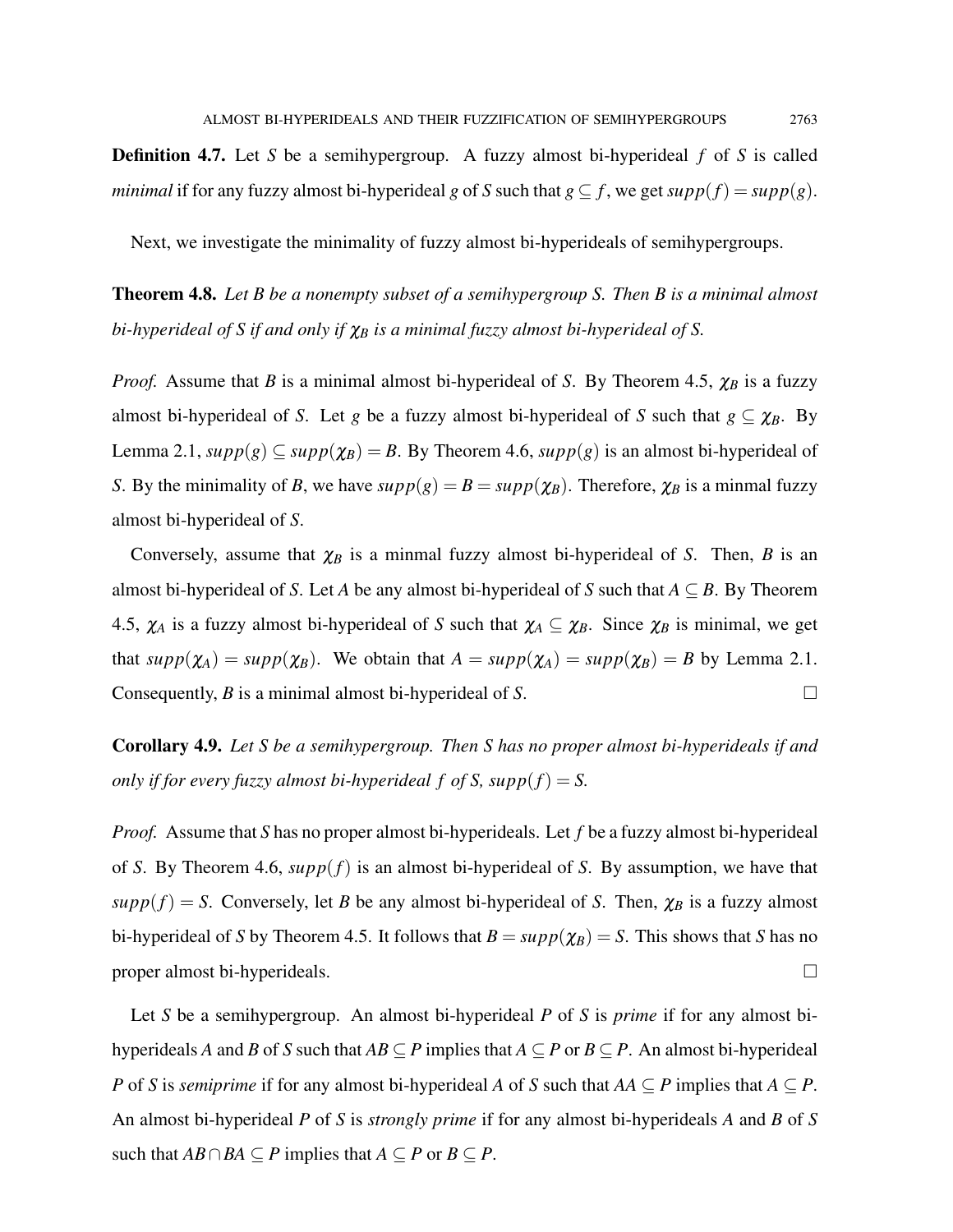Definition 4.10. A fuzzy almost bi-hyperideal *h* of a semihypergroup *S* is called a *fuzzy prime almost bi-hyperideal* of *S* if for any two fuzzy almost bi-hyperideals *f* and *g* of *S*,

$$
f \circ g \subseteq h
$$
 implies that  $f \subseteq h$  or  $g \subseteq h$ .

Definition 4.11. A fuzzy almost bi-hyperideal *h* of a semihypergroup *S* is called a *fuzzy semiprime almost bi-hyperideal* of *S* if for any fuzzy almost bi-hyperideal *f* of *S*,

$$
f \circ f \subseteq h
$$
 implies that  $f \subseteq h$ .

Definition 4.12. A fuzzy almost bi-hyperideal *h* of a semihypergroup *S* is called a *fuzzy strongly prime almost bi-hyperideal* of *S* if for any two fuzzy almost bi-hyperideals *f* and *g* of *S*,

$$
(f \circ g) \cap (g \circ f) \subseteq h
$$
 implies that  $f \subseteq h$  or  $g \subseteq h$ .

We note that every fuzzy strongly prime almost bi-hyperideal of a semihypergroup is a fuzzy prime almost bi-hyperideal, and every fuzzy prime almost bi-hyperideal of a semihypergroup is a fuzzy semiprime almost bi-hyperideal, but the converse is not true in general.

Finally, we study the relationships between prime (resp., semiprime, strongly prime) almost bi-hyperideals and their fuzzification of semihypergroups.

Theorem 4.13. *Let P be a nonempty subset of a semihypergroup S. Then P is a prime almost bi-hyperideal of S if and only if*  $χ$ *P is a fuzzy prime almost bi-hyperideal of S.* 

*Proof.* Assume that *P* is a prime almost bi-hyperideal of *S*. By Theorem 4.5, χ*<sup>P</sup>* is a fuzzy almost hyperideal of *S*. Let *f* and *g* be fuzzy almost bi-hyperideals of *S* such that  $f \circ g \subseteq \chi_P$ . Suppose that  $f \nsubseteq \chi_P$  and  $g \nsubseteq \chi_P$ . Then, there exist  $x, y \in S$  such that  $f(x) \neq 0$  and  $g(y) \neq 0$ , but  $\chi_P(x) = 0$  and  $\chi_P(y) = 0$ . It follows that  $x \notin P$  and  $y \notin P$ . Since  $f(x) \neq 0$  and  $g(y) \neq 0$ , we get that  $x \in supp(f)$  and  $y \in supp(g)$ . Thus,  $supp(f) \nsubseteq P$  and  $supp(g) \nsubseteq P$ . By Theorem 4.6, we have that  $supp(f)$  and  $supp(g)$  are almost bi-hyperideals of *S*. Since *P* is prime,  $supp(f) supp(g) \nsubseteq P$ . Then, there exists  $t \in ab$  for some  $a \in supp(f)$  and  $b \in supp(g)$  such that  $t \notin P$ . So,  $\chi_P(t) = 0$ , and then  $(f \circ g)(t) = 0$  because  $f \circ g \subseteq \chi_P$ . Since  $a \in supp(f)$  and *b* ∈ *supp*(*g*), we have that *f*(*a*)  $\neq$  0 and *g*(*b*)  $\neq$  0. Hence, min{*f*(*a*),*g*(*b*)}  $\neq$  0, which implies that  $(f \circ g)(t) = \sup \{ \min \{ f(a), g(b) \} \} \neq 0$ . This is a contradiction to the fact that  $(f \circ g)(t) = 0$ . *t*∈*ab* Therefore,  $f \subseteq \chi_P$  or  $g \subseteq \chi_P$ . Consequently,  $\chi_P$  is a fuzzy prime almost bi-hyperideal of *S*.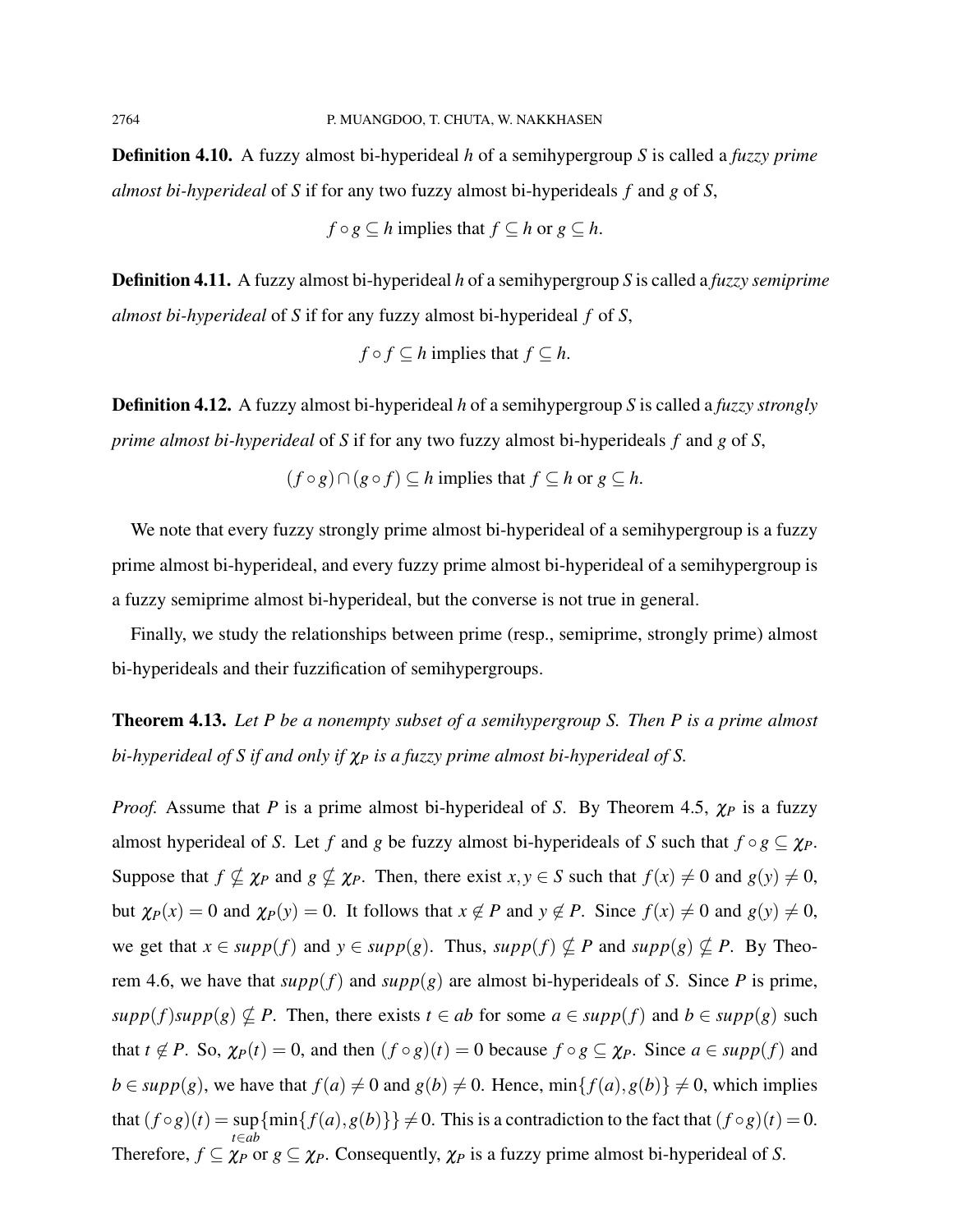Conversely, assume that χ*<sup>P</sup>* is a fuzzy prime almost bi-hyperideal of *S*. By Theorem 4.5, *P* is an almost bi-hyperideal of *S*. Let *A* and *B* be any two almost bi-hyperideals of *S* such that *AB*  $\subseteq$  *P*. By Lemma 2.1 and Lemma 2.2, we get that  $\chi_A \circ \chi_B = \chi_{AB} \subseteq \chi_P$ . Again by Theorem 4.5,  $\chi_A$  and  $\chi_B$  are fuzzy almost bi-hyperideals of *S*. By hypothesis,  $\chi_A \subseteq \chi_P$  or  $\chi_B \subseteq \chi_P$ . That is,  $A ⊆ P$  or  $B ⊆ P$ . Hence,  $P$  is a prime almost bi-hyperideal of *S*.  $□$ 

The proof of the following theorem is similar to Theorem 4.13.

Theorem 4.14. *Let P be a nonempty subset of a semihypergroup S. Then P is a semiprime almost bi-hyperideal of S if and only if* χ*<sup>P</sup> is a fuzzy semiprime almost bi-hyperideal of S.*

Theorem 4.15. *Let P be a nonempty subset of a semihypergroup S. Then P is a strongly prime almost bi-hyperideal of S if and only if* χ*<sup>P</sup> is a fuzzy strongly prime almost bi-hyperideal of S.*

*Proof.* Assume that *P* is a strongly prime almost bi-hyperideal of *S*. By Theorem 4.5, χ*<sup>P</sup>* is a fuzzy almost bi-hyperideal of *S*. Let *f* and *g* be any two fuzzy almost bi-hyperideals of *S* such that  $(f \circ g) \cap (g \circ f) \subseteq \chi_P$ . Suppose that  $f \nsubseteq \chi_P$  and  $g \nsubseteq \chi_P$ . Then, there exist  $x, y \in S$  such that  $f(x) \neq 0$  and  $g(y) \neq 0$ , but  $\chi_P(x) = 0$  and  $\chi_P(y) = 0$ . So,  $x \in \text{supp}(f)$  and  $y \in \text{supp}(g)$ such that  $x \notin P$  and  $y \notin P$ . It follows that  $supp(f) \nsubseteq P$  and  $supp(g) \nsubseteq P$ . By Theorem 4.6 and the hypothesis, we have that  $[supp(f)supp(g)] \cap [supp(g)supp(f)] \nsubseteq P$ . Hence, there exists  $t \in [supp(f)supp(g)] \cap [supp(g)supp(f)]$  such that  $t \notin P$ . Also,  $\chi_P(t) = 0$ , and then  $[(f \circ g) \cap (g \circ f)](t) = 0$  because  $(f \circ g) \cap (g \circ f) \subseteq \chi_P$ . Since  $t \in \text{supp}(f) \text{supp}(g)$  and  $t \in$ *supp*(*g*)*supp*(*f*), we have that  $t \in a_1b_1$  and  $t \in b_2a_2$  for some  $a_1, a_2 \in supp(f)$  and  $b_1, b_2 \in$  $supp(g)$ . It turns out that

$$
(f \circ g)(t) = \sup_{t \in a_1 b_1} \{ \min\{f(a_1), g(b_1)\} \} \neq 0 \text{ and } (g \circ f)(t) = \sup_{t \in b_2 a_2} \{ \min\{g(b_2), f(a_2)\} \} \neq 0.
$$

This implies that  $\min\{(f \circ g)(t), (g \circ f)(t)\}\neq 0$ , that is,  $[(f \circ g) \cap (g \circ f)](t) \neq 0$ . This is a contradiction with the fact that  $[(f \circ g) \cap (g \circ f)](t) = 0$ . Hence,  $f \subseteq \chi_P$  or  $g \subseteq \chi_P$ . Therefore, χ*<sup>P</sup>* is a fuzzy strongly prime almost bi-hyperideal of *S*.

Conversely, assume that χ*<sup>P</sup>* is a fuzzy strongly prime almost bi-hyperideal of *S*. Then, *P* is an almost bi-hyperideal of *S* by Theorem 4.5. Let *A* and *B* be any two almost bi-hyperideals of *S* such that  $(AB) \cap (BA) \subseteq P$ . By Theorem 4.5,  $\chi_A$  and  $\chi_B$  are fuzzy almost bi-hyperideals of *S*.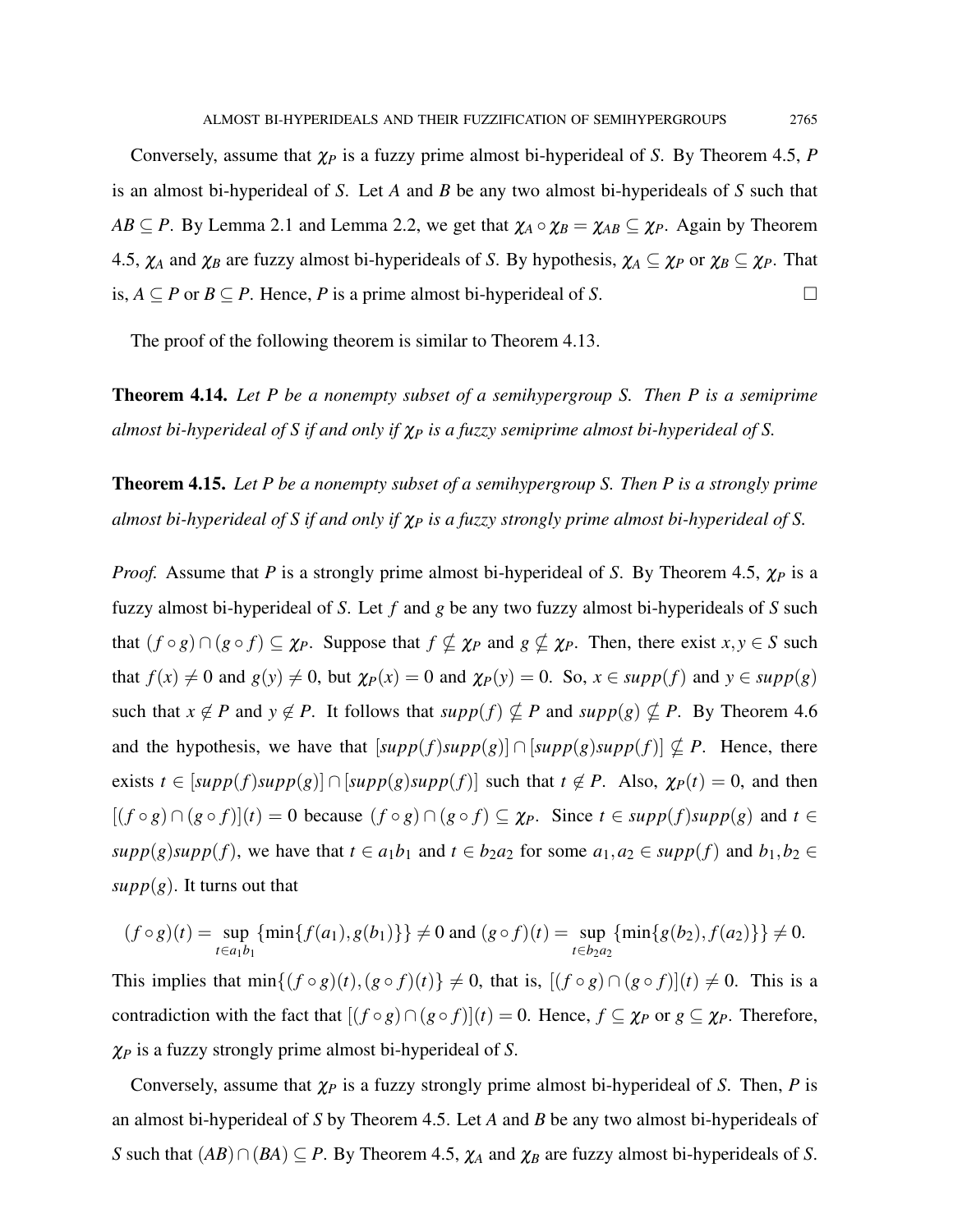By Lemma 2.2,  $\chi_{AB} = \chi_A \circ \chi_B$  and  $\chi_{BA} = \chi_B \circ \chi_A$ . By Lemma 2.1, we have that  $(\chi_A \circ \chi_B) \cap (\chi_B \circ \chi_B)$  $\chi_A$ ) =  $\chi_{AB} \cap \chi_{BA} = \chi_{(AB) \cap (BA)} \subseteq \chi_P$ . By assumption, we get that  $\chi_A \subseteq \chi_P$  or  $\chi_B \subseteq \chi_P$  implies that *A* ⊂ *P* or *B* ⊆ *P*. Consequently, *P* is a strongly prime almost bi-hyperideal of *S*. □

## ACKNOWLEDGEMENTS

The authors would like to express mention to the referees for the careful reading of this paper and their valuable comments and suggestions.

#### CONFLICT OF INTERESTS

The author(s) declare that there is no conflict of interests.

#### **REFERENCES**

- [1] S. Bogdanovic, Semigroups in which some bi-ideal is a group, Rev. Res. Fac. Sci. Univ. Novi Sad. 11 (1981), 261-266.
- [2] T. Changphas, B. Davvaz, Properties of hyperideals in ordered semihypergroups, Italian J. Pure Appl. Math. 33 (2014), 425-432.
- [3] P. Corsini, Prolegomena of hypergroup theory (2*ed*), Aviani Editore, Tricesimo, 1993.
- [4] P. Corsini, V. Leoreanu, Applications of hyperstructure theory, Kluwer Academic Publishers, Dordrecht, 2003.
- [5] B. Davvaz, Some result on congruences on semihypergroups, Bull. Malays. Math. Sci. Soc. 23 (2000), 53-58.
- [6] B. Davvaz, V. Leoreanu-Fotea, Hyperring theory and applications, International Academic Press, Palm Harbor, 2007.
- [7] O. Grosek, L. Satko, A new notion in the theory of semigroups, Semigroup Forum. 20 (1980), 233-240.
- [8] K. Hila, B. Davvaz, J. Dine, Study on the structure of Γ-semihypergroups, Commun. Algebra. 40 (2012), 2932-2948.
- [9] K. Hila, B. Davvaz, K. Naka, On quasi-hyperideals in semihypergroups, Commun. Algebra. 39 (2011), 4183- 4194.
- [10] F. Marty, Sur une generalization de la notion de group, Proceeding of 8*th* Congress des Mathematician Scandinave. (1934), 45-49.
- [11] W. Nakkhasen, B. Pibaljommee, Hyperideals in *EL*-semihyperrings, Thai J. Math. Spec. Iss., Ann. Meet. Math. 2017 (2018), 133–143.
- [12] B. Pibaljommee, W. Nakkhasen, Connections of (*m*,*n*)-bi-quasi hyperideals in semihyperrings, Thai J. Math. Spec. Iss., Ann. Meet. Math. 2019 (2020), 39–48.